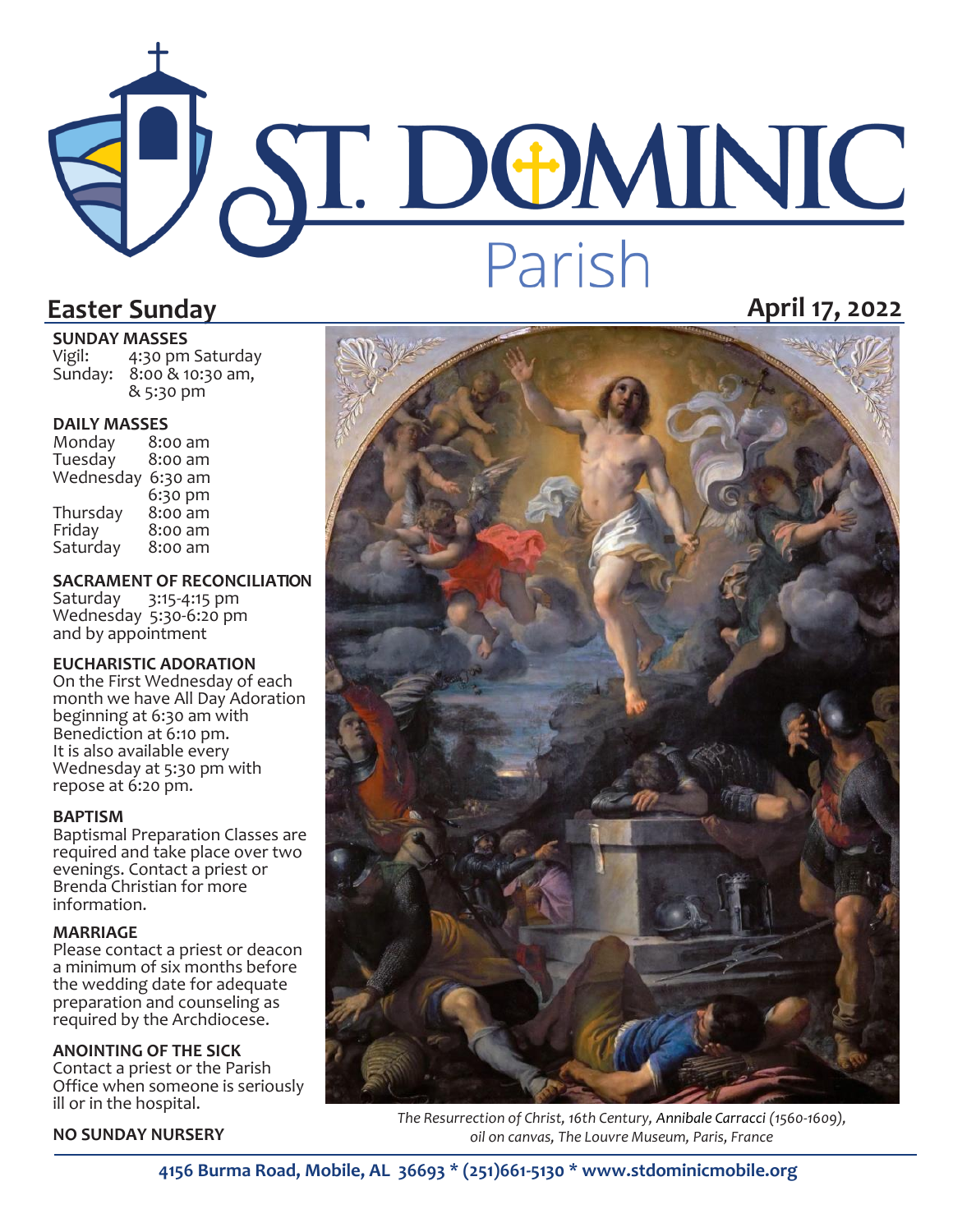### *Pastor, Rev. Patrick R. Driscoll* Email: pdriscoll@stdominicmobile.org *Deacon Robert E. Kirby, Jr.* Email: rkirby@stdominicmobile.org *Deacon Aldon O. Ward* Email: award@stdominicmobile.org *Deacon Wiley J. Christian III*

Email: wchristian@stdominicmobile.org

#### **PARISH OFFICE HOURS**

Monday - Friday, 8:00 a.m. - 4:00 p.m. The Parish Office is closed Friday, April 15 - Monday, April 18.

#### **ST. DOMINIC CATHOLIC SCHOOL HOURS**  Monday - Friday, 7:15 a.m. - 3:45 p.m. The School Office is closed for Easter Break Thursday, April 14 (noon) - Friday, April 22.



**Feast of Divine Mercy, Sunday, April 24 2:00 pm**, Exposition of the Blessed Sacrament and Reconciliation

*Confession eight days before or after Divine* 

*Mercy Sunday is sufficient to receive God's graces promised on this day of Mercy.* **3:00 pm**, Praying of the Divine Mercy Chaplet followed by Benediction

## **How to pray the Divine Mercy Chaplet**

- 1. Begin with the Sign of the Cross, 1 Our Father, 1 Hail Mary, and The Apostles Creed.
- 2. Then on the Our Father beads say the following: Eternal Father, I offer You the Body and Blood, Soul and Divinity of Your dearly beloved Son, Our Lord Jesus Christ, in atonement for our sins and those of the whole world.
- 3. On the 10 Hail Mary beads say the following: For the sake of his sorrowful Passion, have mercy on us and on the whole world. (Repeat steps 2 and 3 for all five decades.)
- **4.** Conclude with: (three times) Holy God, Holy Mighty One, Holy Immortal One, have mercy on us and on the whole world.

The readings for this Sunday, April 17, 2022 can be found online using the following link: https://bible.usccb.org/ bible/readings/041722.cfm

#### *Mass Intentions For The Week*

| Sat, April 16     | 4:30 p.m.  | Missa Pro Populo                                               |
|-------------------|------------|----------------------------------------------------------------|
| Sunday, April 17  | 8:00 a.m.  | Melissa Hodges (L)                                             |
|                   | 10:30 a.m. | Winnifred Smith (D)                                            |
| Monday, April 18  | 8:00 a.m.  | Ray Wilson (L)                                                 |
| Tuesday, April 19 | 8:00 a.m.  | Michael Chester (D)                                            |
| Wed, April 20     | 6:30 a.m.  | For the health and well-being of<br>Lina and the Sikora family |
|                   | 6:30 p.m.  | Rebecca Russell (L)                                            |
| Thurs, April 21   | 8:00 a.m.  | Donald Hodges (L)                                              |
| Friday, April 22  | 8:00 a.m.  | Linda Salter $(L)$                                             |
| Sat, April 23     | 8:00 a.m.  | Ronnie Salter (D)                                              |

#### **Please pray for the sick:**

Michael Arata Toni Aldrich Marguerite Blackard Charlotte Brady Georgette Brocato WM Cazalas Mahala Church Susan Coffey David Gonzales Jacque Green Ray Green Barbara Harrington Charlie Hawkins Gabriel Hawkins Katie Histing Cory Kalifeh Mary Kerr Bill Klein Cooper Klein Vicky Klein Mary Lindamood

Christian Lofton Sam Lyons Annesia Miller Eleesha Neese Rita O'Brien David Poirier Steve Polozola Clarence Pool Doris Powers Sandy Quinnelly Laurie Rel Mike Rehm Rose Mary Rehm Phillip Roebling Kim Sanders Louis Seiter Ava Smith Jennifer Phillips Smith Joe Verneuille Maryneil Walker

If you would like your name or the name of your loved one added on this list please call the Parish Office at (251) 661-5130 or email mwilson@stdominicmobile.org. If you or a loved one is hospitalized, it is important you notify the Parish office if you would like a clergy to visit.